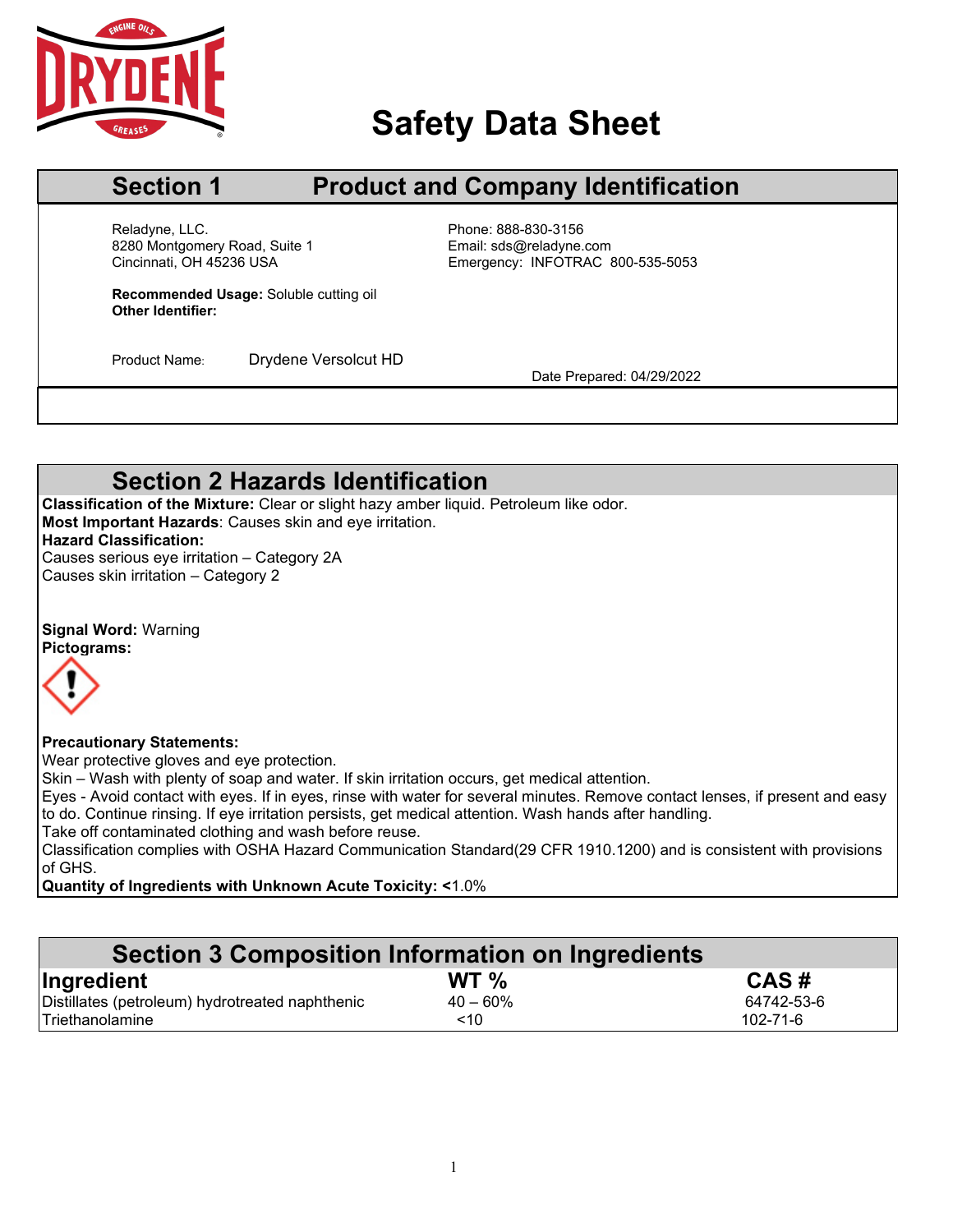**Eyes:** Flush eyes with running water for at least 15 minutes. If redness, burning, blurred vision or irritation persists, transport to nearest medical facility for additional treatment.

**Skin:** Flush skin with water, wash with soap and water. If irritation occurs, get medical attention. Remove contaminated clothing. Do not reuse clothing until cleaned. If material is injected under the skin, transport to the nearest medical facility for additional treatment. If redness, swelling, pain and/or blisters occur, transport to the nearest medical facility for additional treatment.

**Ingestion:** Do NOT induce vomiting and obtain medical attention. Have victim rinse mouth out with water. If vomiting occurs spontaneously, keep head below hips to prevent aspiration.

**Inhalation:** Remove victim to fresh air and keep at rest in a position comfortable for breathing. If the victim has difficulty breathing or tightness of the chest, is dizzy, vomiting or unresponsive, give oxygen with rescue breathing or CPR as required and transport to the nearest medical facility.

# **Section 5 Fire Fighting Measures**

## **Flammable Properties:**

Flash point: 320°F (ASTM D93) Flammable limits in air: N/A Auto ignition temperature: N/A **Extinguishing media:** CO<sub>2</sub>, dry chemical, foam

## **Special firefighting measure:**

The material as received will not support combustion, however its residues may; therefore, procedures for an oil fire should be followed. Use self-contained breathing apparatus. Use foam or dry chemical to extinguish fire. Water may be used only to keep surrounding containers cool. Firefighters should wear proper protective equipment and self-contained breathing apparatus with full face piece operated in positive pressure mode.

## **Section 6 Accidental Release Measures**

- **Eliminate ignition sources and ventilate area. Advise EPA/state agency if required.**
- **Absorb spillage with inert absorbent material. Use proper personal protective equipment**
- 
- 
- **for clean-up.**
- **Contain spill and keep from entering waterways or sewers. Treat contaminated absorbent same as spilled product.**
	- **Section 7 Handling and Storage**

**Handling and Storage Precautions:** Avoid heat, open flames, including pilot lights, and strong oxidizing agents. Use general ventilation to prevent vapor accumulation. Ground all handling equipment to prevent sparking. Avoid contact with eyes, skin and clothing. Wash thoroughly after handling. Do not eat, drink or smoke when using this product. Have appropriate fire extinguishers and spill clean-up equipment in or near storage area.

**Work/Hygienic Practices:** Wash with soap and water before eating, drinking, smoking, applying cosmetics, or using toilet. Launder contaminated clothing before reuse. Properly dispose of contaminated leather articles such as shoes or belts that cannot be decontaminated. Contaminated leather articles including shoes cannot be decontaminated and should be destroyed to prevent reuse.

# **Section 8 Personal Protection/ Exposure Controls**

**Engineering Controls:** Use adequate ventilation to keep vapors and mists of this material below applicable standards. **Respiratory Protection:** If engineering controls do not maintain airborne concentrations to a level which is adequate to protect worker health, an approved respirator must be worn. Respirator selection, use and maintenance should be in accordance with the requirements of the OSHA Respiratory Protection Standard, 29 CFR 1910.134.

**Skin Protection:** Use protective clothing that is chemically resistant to this product. Acceptable materials for gloves and aprons are: neoprene, nitrile rubber or viton.

**Eye Protection:** Use safety glasses or goggles. Have suitable eye wash water available.

**Other/General Protection:** For mists and vapors: Air Purifying, organic vapor cartridge, NIOSH approved respirator. Use self-contained breathing apparatus for environments with unknown concentrations or emergency situations.

| <b>Chemical Name</b>                            | OSHA TWA $(mg/m3)$ | ACGIH TWA (mg/m $3$ ) |  |
|-------------------------------------------------|--------------------|-----------------------|--|
| Distillates (petroleum) hydrotreated naphthenic | 5 (Mist in Air)    |                       |  |
| Triethanolamine                                 |                    |                       |  |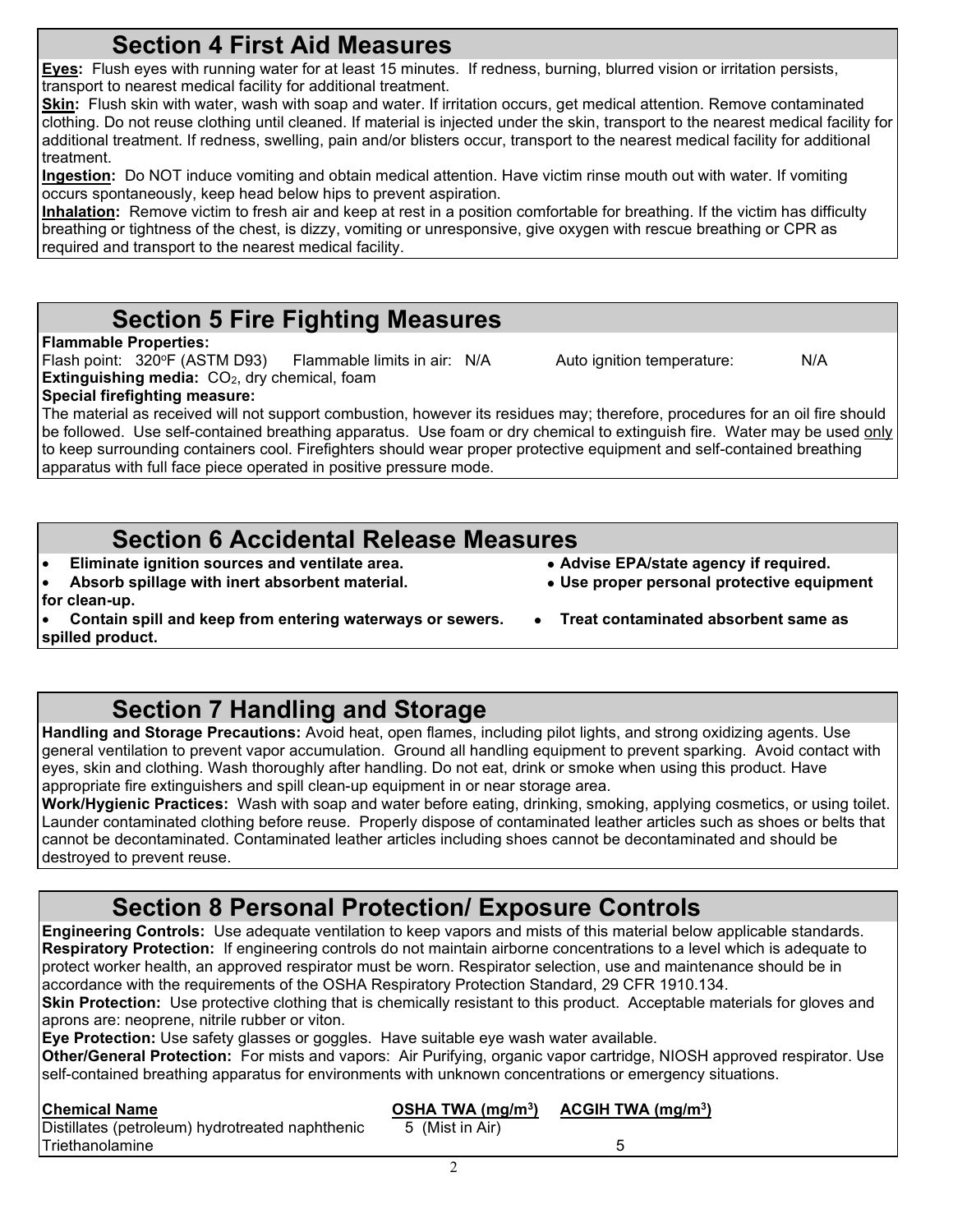# **Section 9 Physical and Chemical Properties**<br>N/A<br>N/A

**Color:** Amber **Vapor Pressure:** N/A **Solubility in Water: Complete** 

**Appearance:** Clear Liquid **% Volatile by Volume:**N/A **Evaporation Rate Vapor Density (air = 1):** 

**Boiling Point:**  $>500^{\circ}$  F **Reactivity in Water:** Non-reactive **Specific Gravity: 0.9767**<br> **pH@ 10%:** 9.40 **Viscosity @ 40C:** 110-160 Cst

**9.40 Viscosity @ 40C:** 

**Section 10 Stability and Reactivity**<br>Stable Conditions to avoid: Sources of ignition. Incompatibility: Strong oxidizing or reducing agents. **Stability: Stable <b>Conditions to avoid:** Sources of ignition. **Decomposition Products:** Oxides of Carbon, Sulfur, Nitrogen, Hydrogen and Hydrogen Chloride. **Hazardous Polymerization:** Will not occur.

## **Section 11 Toxicological Information**

**Likely Routes of Exposure:** Inhalation, skin, eyes and ingestion.

**Potential Health Effects:**

**Eye Effects:** This mixture can cause irritation, redness to the eyes.

**Skin Effects:** Prolonged and/or repeated skin contact may cause irritation/dermatitis.

**Oral Effects:** Harmful if swallowed. May cause burns to mouth and esophagus. Gastrointestinal tract irritation, nausea and vomiting.

**Inhalation Effects:** Harmful if inhaled. May cause respiratory tract irritation.

**Chronic Health Effects:** Primary target organs following repeated exposure are eyes, skin, lungs.

**Mutagenicity:** Negative

**Carcinogenicity:** This mixture does not contain any component that is listed as a carcinogenic or a potential carcinogen by the National Toxicology Program, by the I.A.R.C. monographs or by OSHA.

**Teratogenicity:** Negative.

**Sensitization:** Negative

**Toxicological Data:** No data available or estimated

## **Section 12 Ecological Information**

Not classified due to inadequate data available on this mixture. Recommend avoidance of release to the environment.

## **Section 13 Disposal Considerations**

Avoid release to the environment. Dispose in a safe manner in accordance with national, state and local regulations. Not a RCRA hazardous waste if uncontaminated. If "used" RCRA criteria must be determined. Dispose of container by recycling or if permitted incineration.

## **Section 14 Transportation Information**

**Proper Shipping Name:** Lubricating Oil, N.O.S. **Shipping Class:** 65 **Dot Identification Number:** N/A **Dot Shipping Label:** Not regulated by DOT. **TDG Classification:** Not controlled under TDG (Canada).